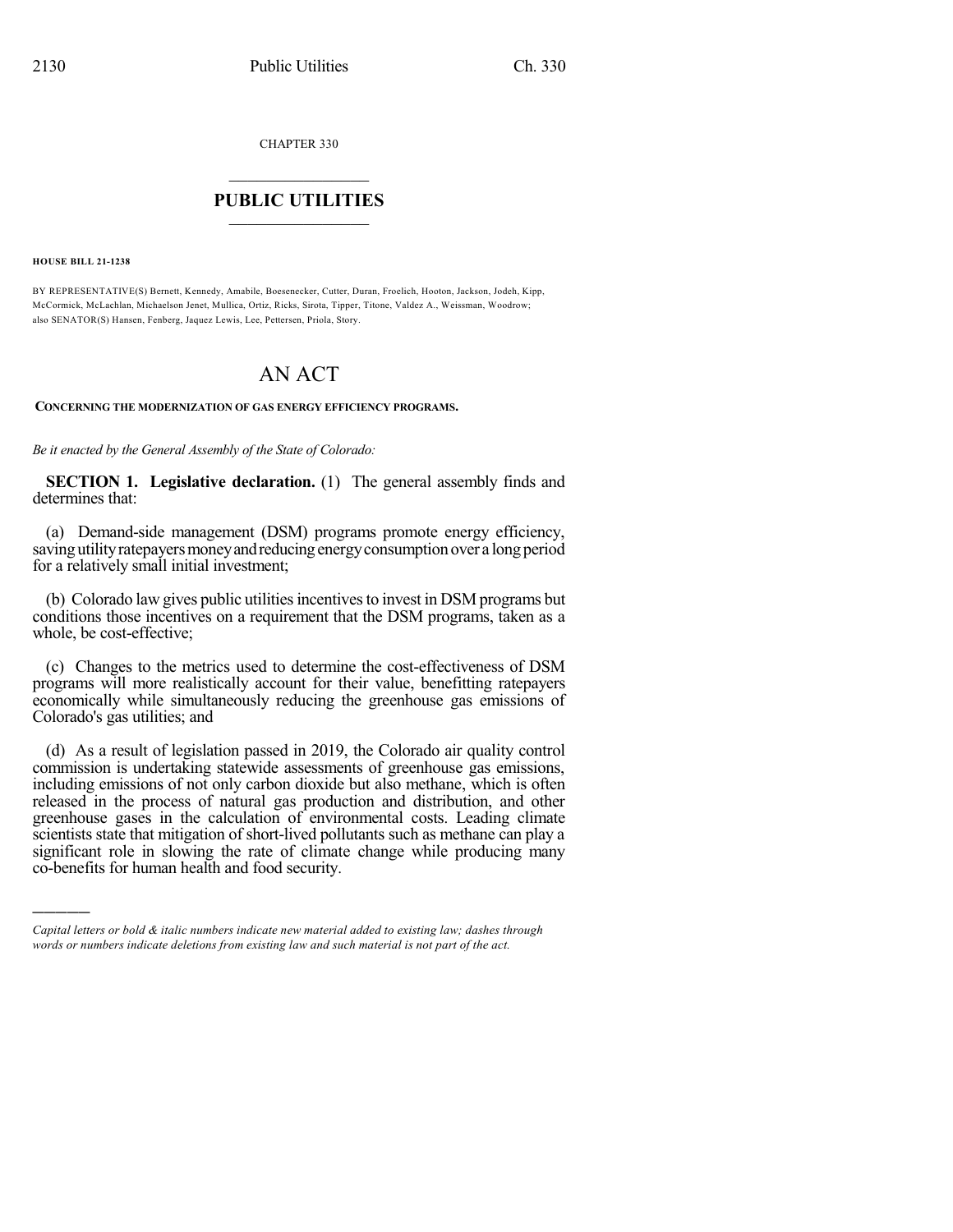(2) Therefore, the general assembly declares that it is in the public interest to:

(a) Update the methods used to determine the cost-effectiveness of gas DSM programs;

(b) Incorporate into the cost-effectiveness determinations the most recent and accurate assessments of the social costs of greenhouse gas emissions, including carbon dioxide and methane emissions, while recognizing that future assessments likely will provide still more favorable estimates of the long-term value of current investments in gas DSM programs;

(c) Ensure that a significant portion of gas DSM program expenditures be targeted to improve energy efficiency in income-qualified households;

(d) Direct the public utilities commission to incorporate into its evaluations of DSM program the costs of greenhouse gas emissions, including the social cost of carbon dioxide and methane leaked or emitted into the atmosphere; and

(e) Direct the public utilities commission to set savings targets for gas utility DSM plans based upon the maximum cost-effective and achievable level of savings.

**SECTION 2.** In Colorado Revised Statutes, 40-1-102, **amend** (5) and (6); and **add** (1.1) as follows:

**40-1-102. Definitions.** As used in articles 1 to 7 of this title 40, unless the context otherwise requires:

(1.1) "BEHIND-THE-METER THERMAL RENEWABLE SOURCE" MEANS A TECHNOLOGY THROUGH WHICH A UTILITY CUSTOMER ACCESSES A RENEWABLE HEATING OR COOLING SOURCE TO SERVE THE CUSTOMER'S ELECTRIC OR HEATING NEEDS FOR ONE OR MORE END USES,INCLUDING WATER HEATING,SPACE HEATING OR COOLING, OR INDUSTRIAL PROCESSES.

(5) (a) "Cost-effective", with reference to a natural gas or electric demand-side management programor related measure, means having a benefit-costratio greater than one.

(b) In calculating the benefit-cost ratio, the benefits shall MUST include, but are not limited to IN A BASE CASE, the following, as applicable:

(I) The utility's avoided generation, transmission, distribution, capacity, and energy costs;

(II) The valuation of avoided GREENHOUSE GAS emissions, CALCULATED AS THE SOCIAL COST OF CARBON DIOXIDE IN ACCORDANCE WITH SECTIONS 40-3.2-106 AND 40-3.2-107 AND THE SOCIAL COST OF METHANE IN ACCORDANCE WITH SECTION 40-3.2-107, AS SEPARATE ITEMS IN THE COST-BENEFIT CALCULATION; and

(III) Nonenergy OTHER COSTS OR benefits as determined by the commission.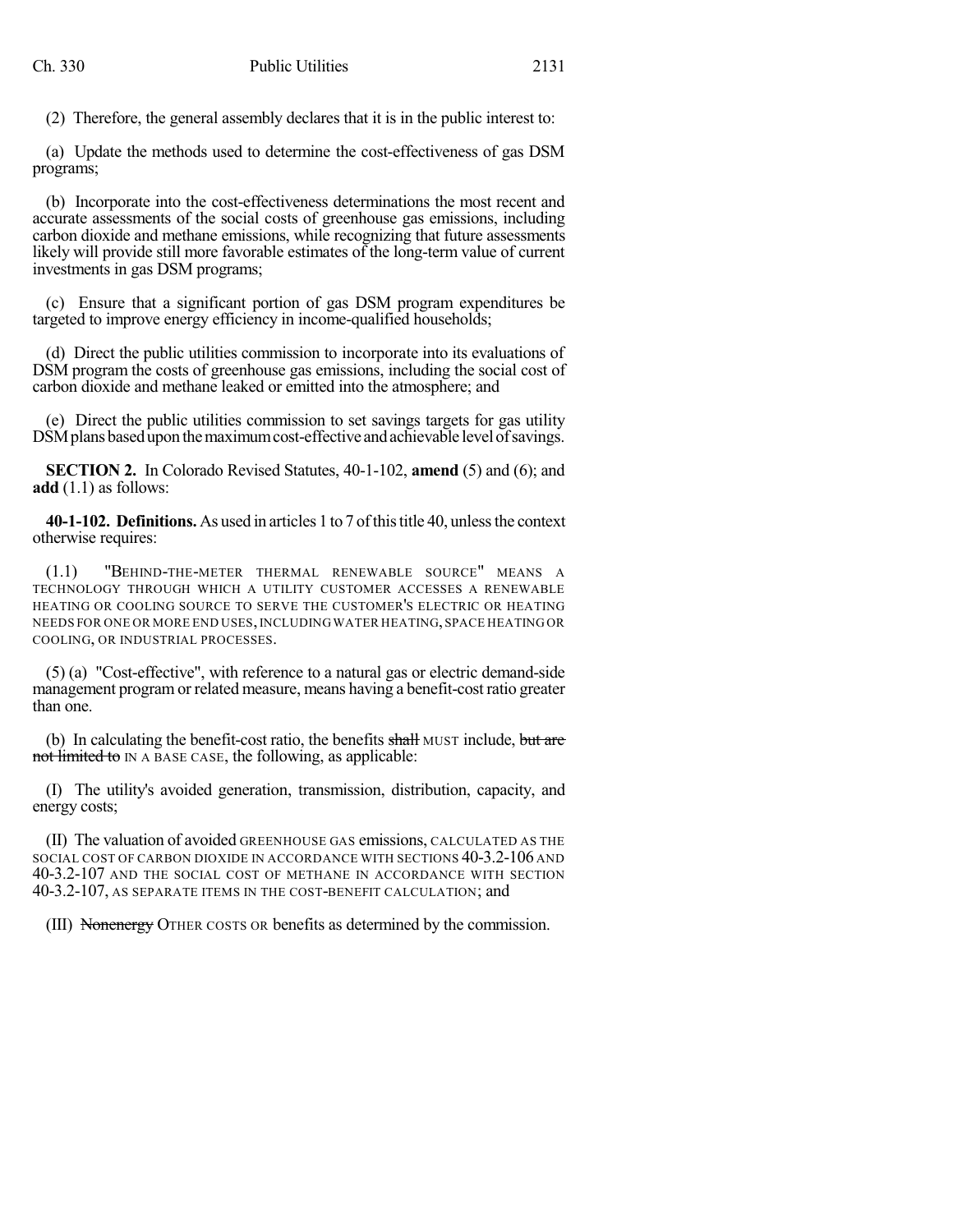(c) In calculating the benefit-cost ratio, the costs shall MUST include but are not limited to, utility and participant expenditures for the following, as applicable:

(I) Program design, administration, evaluation, advertising, and promotion;

(II) Customer education;

(III) Incentives and discounts;

(IV) Capital costs; and

(V) Operation and maintenance expenses.

(d) IN ADDITION TO THE BASE CASE ANALYSIS OF COST-EFFECTIVENESS DESCRIBED IN SUBSECTION  $(5)(b)$  OF THIS SECTION, A UTILITY MAY PROVIDE A CASE THAT DOES NOT INCLUDE THE SOCIAL COSTS OF METHANE AND CARBON DIOXIDE.

(6) "Demand-side management programs" or "DSM programs" means ANY OF THE FOLLOWING PROGRAMS OR COMBINATION OF PROGRAMS:

(a) Energy efficiency, INCLUDING WEATHERIZATION AND INSULATION;

(b) Conservation;

(c) Load management;

(d) BENEFICIAL ELECTRIFICATION, AS DEFINED IN SECTION  $40-3.2-106(6)(a)$ ; and

(e) Demand response programs. or any combination of these programs.

**SECTION 3.** In Colorado Revised Statutes, 40-2-123, **amend** (1)(b) as follows:

**40-2-123. New energy technologies - consideration by commission incentives- definitions- legislative declaration.** (1) (b) (I) The commission may give consideration to the likelihood of new environmental regulation and the risk of higher future costs associated with the emission of greenhouse gases such as carbon dioxide AND METHANE when it considers utility proposals to acquire resources Where utilities eliminate or reduce carbon dioxide emissions through the use of capture and sequestration, the commission may consider the benefits of using carbon dioxide for enhanced oil recovery or other uses OR TO IMPLEMENT DSM PROGRAMS. THE COMMISSION SHALL COLLABORATE WITH THE AIR QUALITY CONTROL COMMISSION TO ENSURE THAT ANY EMISSIONS REDUCTIONS ACHIEVED THROUGH GAS DSMPROGRAMS ARE APPROPRIATELY ACCOUNTED FOR IN MEETING THE STATE'S GREENHOUSE GAS REDUCTION GOALS.

(II) FOR PURPOSES OF EVALUATING A GAS DSM PROGRAM OR MEASURE THAT INCORPORATES INNOVATIVE TECHNOLOGIES WITH THE POTENTIAL FOR SIGNIFICANT IMPACT, SUCH AS ENERGY-SAVING TECHNOLOGIES THAT GO BEYOND WHAT IS ACHIEVABLE USING ENERGY EFFICIENCY MEASURES ALONE, THE COMMISSION MAY FIND THE PROGRAM OR MEASURE COST-EFFECTIVE, NOTWITHSTANDING SECTION 40-1-102 (5)(a), EVEN IF ITS INITIAL BENEFIT-COST RATIO IS NOT GREATER THAN ONE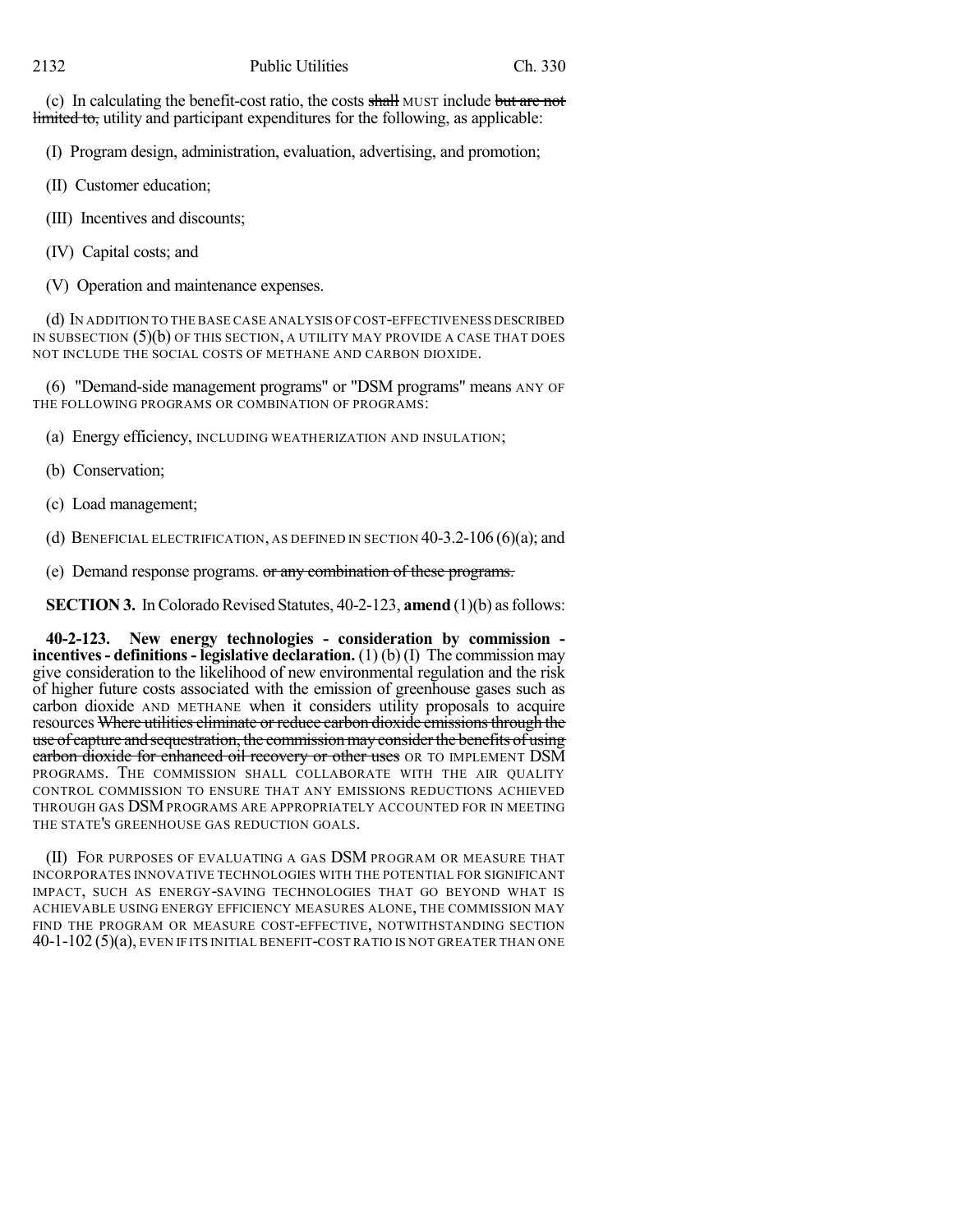### WHEN CALCULATED USING CURRENTLY AVAILABLE DATA AND ASSUMPTIONS.

**SECTION 4.** In Colorado Revised Statutes, 40-3.2-103, **amend** (1), (2) introductory portion,(2)(a),(2)(b),(2)(c)(I),(3), and (5); and **add** (2.5) and (3.5) as follows:

**40-3.2-103. Gas distribution utility demand-side management programs recovery** of costs. (1) On or before September 30, 2007, the commission shall commence a rule-making proceeding, as described in subsection  $(2)$  of this section COMMENCING IN 2022 AND NO LESS FREQUENTLY THAN EVERY FOUR YEARS THEREAFTER, EACH INVESTOR-OWNED GAS DISTRIBUTION UTILITY, ALSO REFERRED TO IN THIS SECTION AS A "GAS UTILITY", SHALL FILE AN APPLICATION TO OPEN A DSM STRATEGIC ISSUES PROCEEDING to develop expenditure and ENERGY SAVINGS TARGETS TO BE ACHIEVED BY THE GAS UTILITY, TAKING INTO ACCOUNT ITS POTENTIAL FOR COST-EFFECTIVE DEMAND-SIDE MANAGEMENT AS WELL AS COLORADO'S GREENHOUSE GAS REDUCTION GOALS. THE COMMISSION SHALL, AS PART OF APPROVING A GAS UTILITY'S GAS DSM STRATEGIC ISSUES APPLICATION. ALSO DEVELOP AN ESTIMATED DSM BUDGET COMMENSURATE WITH natural gas savings targets, funding and cost-recovery mechanisms, and a financial bonus structure for demand-side management DSM programs implemented by an investor-owned gas distribution utility, also referred to in this section as a "gas utility" A GAS UTILITY.

(2) As part of the rule-making proceeding DEVELOPMENT OF TARGETS, MECHANISMS, AND A BONUS STRUCTURE required by subsection (1) of this section, the commission shall:

(a) Adopt AN ESTIMATED BUDGET FOR DSM program expenditure targets equal to at least one-half of one percent of a natural gas utility's revenues from its full service customers in the year prior to setting such targets EXPENDITURES COMMENSURATE WITH THE ENERGY SAVINGS TARGETS ESTABLISHED BY THE COMMISSION;

(b) Establish DSM program ENERGY savings targets that are commensurate with programexpenditures and expressed in terms of an amount of gassaved per unit of program expenditures CONSISTENT WITH ACHIEVING THE GREENHOUSE GAS REDUCTION TARGETS IN SECTION  $25$ -7-102  $(2)(g)$ , TAKE INTO CONSIDERATION NEW CLEAN ENERGY TECHNOLOGIES AS CONTEMPLATED BY SECTION 40-2-123, AND REFLECT THE MAXIMUM COST-EFFECTIVE AND ACHIEVABLE NATURAL GAS SAVINGS POTENTIAL FOR THE GAS UTILITY CONSISTENT WITH THE NEEDS OF ITS FULL-SERVICE CUSTOMERS;

(c) (I) (A) Adopt procedures for allowing gas utilities to recover their prudently incurred costs of DSM programs without having to file a rate case. Such costs shall include, but are not limited to, facility investments; rebates; interest rate buy-downs; incremental labor costs, employee benefits, carrying costs, and employee-related administrative costs; and other administrative costs. All such costs shall be recovered through a cost adjustment mechanism that is set on an annual basis, or more frequently if deemed appropriate.

(B) LABOR COSTS SHALL REFLECT, AND THE COMMISSION SHALL REQUIRE,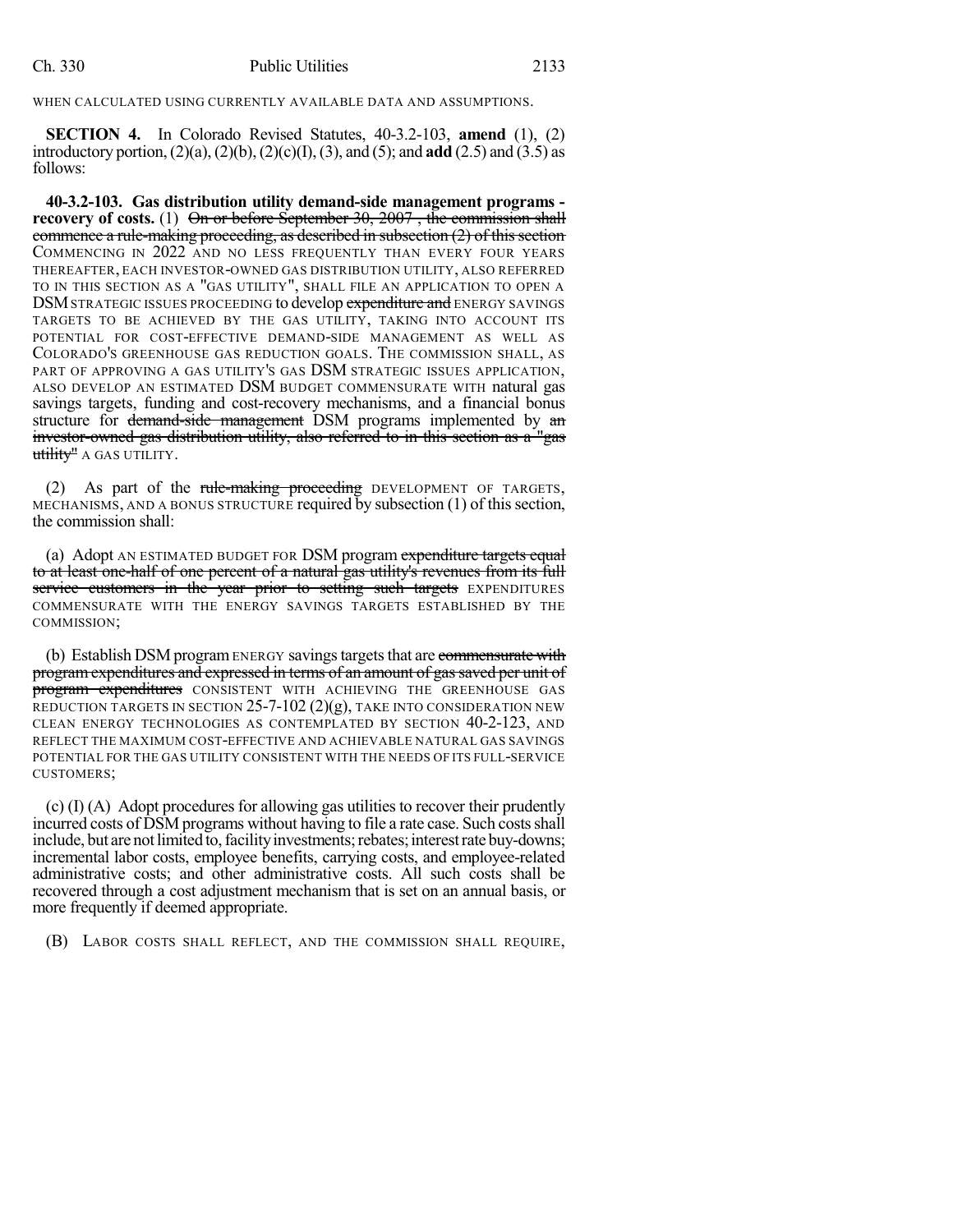COMPLIANCE WITH ALL APPLICABLE LABOR STANDARDS SET FORTH IN SECTION 40-3.2-105.5.

(2.5) FOR GAS UTILITIES WITH FEWER THAN TWO HUNDRED FIFTY THOUSAND FULL-SERVICE CUSTOMERS, THE COMMISSION MAY ESTABLISH ENERGY SAVINGS TARGETS, A BUDGET FOR GAS DSM PROGRAM EXPENDITURES, FUNDING AND COST-RECOVERY MECHANISMS, AND A FINANCIAL BONUS STRUCTURE IN THE SAME PROCEEDING IN WHICH THE UTILITY'S GAS DSM PROGRAM PLAN IS SUBMITTED FOR APPROVAL.

(3) Within twelve months After the completion of the rule-making required by DEVELOPMENT OF THE TARGETS, MECHANISMS, AND BONUS STRUCTURE AS DESCRIBED IN subsection (1) of this section, each gas utility shall:

(a)  $(I)$  Develop and begin implementing a set of cost-effective GAS DSM programs for its full service customers. Such programs shall be of the gas utility's choosing, taking into account the characteristics of the gas utility and its customers. One or more programs may PROGRAM PLANS DESIGNED TO MEET OR EXCEED THE ENERGY SAVINGS TARGETS ESTABLISHED BY THE COMMISSION.

(II) GAS DSM PROGRAM PLANS MAY BE COMBINED WITH ELECTRIC DSM PROGRAM PLANS, BENEFICIAL ELECTRIFICATION PLANS, OR OTHER PLANS THAT REDUCE ENERGY CONSUMPTION OR GREENHOUSE GAS EMISSIONS. EXCEPT AS OTHERWISE PROVIDED IN SUBSECTIONS  $(3)(a)(III)$  AND  $(3)(a)(IV)$  OF THIS SECTION, ONE OR MORE OF THE GAS DSM PROGRAMS OR MEASURES, REPRESENTING AN AGGREGATE TOTAL OF AT LEAST TWENTY-FIVE PERCENT OF OVERALL RESIDENTIAL GAS DSM PROGRAM EXPENDITURES, INCLUDING EXPENDITURES SERVING INCOME-QUALIFIED HOUSEHOLDS, MUST be targeted to low-income RESIDENTIAL customers and, if so, may be provided directly by the gas utility or indirectly through financial support of conservation programs for low-income households administered by the state IN INCOME-QUALIFIED HOUSEHOLDS.

(III) IN THE CASE OF A GAS UTILITY WITH FEWER THAN FIFTY THOUSAND FULL-SERVICE CUSTOMERS, AND EXCEPT AS OTHERWISE PROVIDED IN SUBSECTION  $(3)(a)(IV)$  of this section, one or more of the GAS DSM programs or MEASURES, REPRESENTING AN AGGREGATE TOTAL OF AT LEAST FIFTEEN PERCENT OF OVERALL RESIDENTIAL GAS DSM PROGRAM EXPENDITURES, INCLUDING EXPENDITURES SERVING INCOME-QUALIFIED HOUSEHOLDS, MUST BE TARGETED TO RESIDENTIAL CUSTOMERS IN INCOME-QUALIFIED HOUSEHOLDS.

(IV) ON OR AFTER JANUARY 1, 2026, THE COMMISSION MAY COMMENCE PROCEEDINGS TO ADJUST THE PERCENTAGE SPECIFIED IN SUBSECTION  $(3)(a)(II)$  OR (3)(a)(III) OF THIS SECTION IN LIGHT OF CHANGED CIRCUMSTANCES, SO LONG AS THE RESULTING PERCENTAGES REPRESENT A SIGNIFICANT PORTION OF GAS DSM PROGRAM EXPENDITURES AND CONTINUE TO MAKE PROGRESS TOWARD ACHIEVEMENT OF COLORADO'S ENERGY EFFICIENCY AND GREENHOUSE GAS EMISSION REDUCTION GOALS.

(b) In implementing APPROVED DSM programs, use reasonable efforts to maximize energy savings consistent with the annual energy efficiency budget.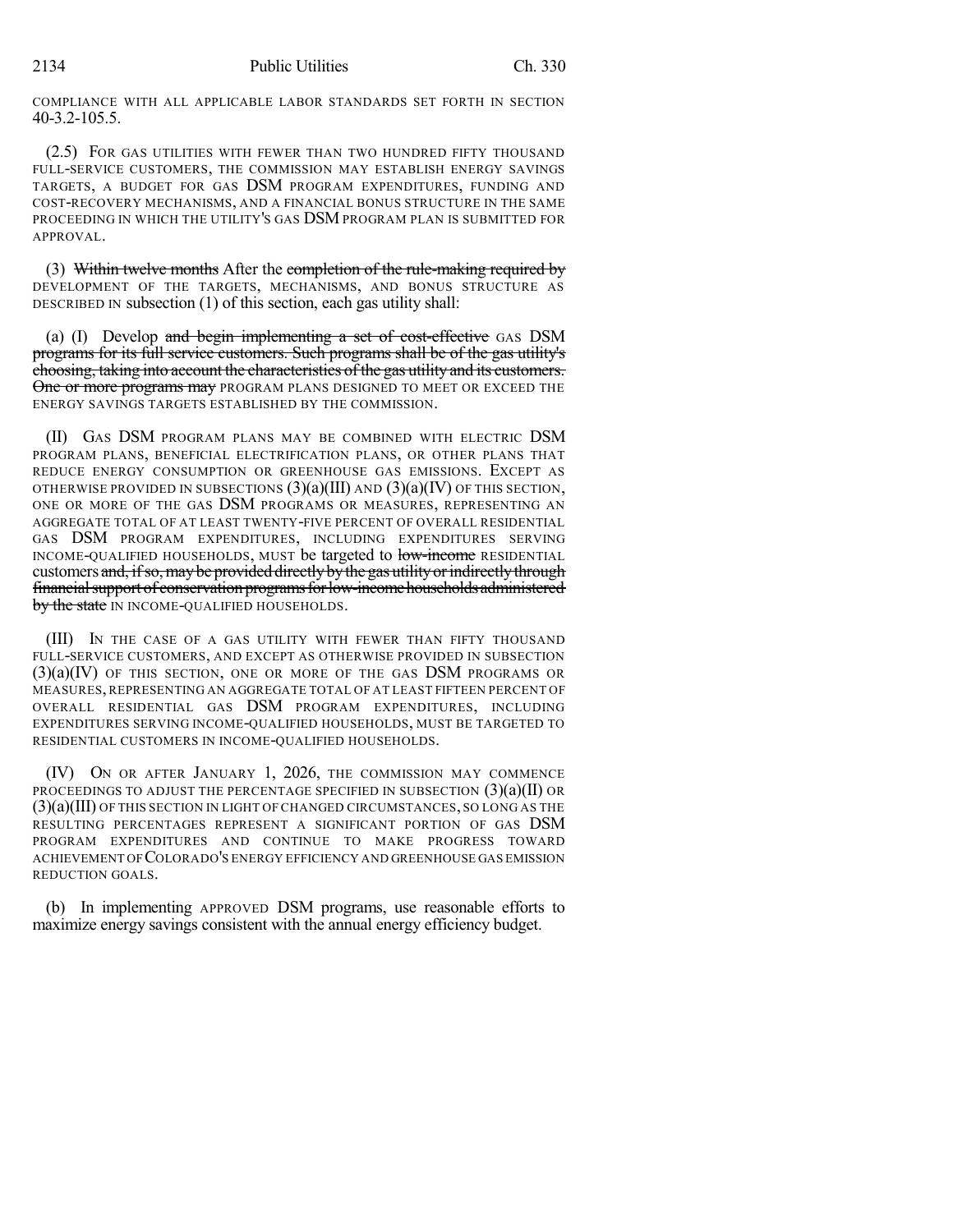#### Ch. 330 Public Utilities 2135

(3.5) (a) TO MEET THE ENERGY SAVINGS TARGETS ESTABLISHED BY THE COMMISSION IN ACCORDANCE WITH THIS SECTION, GAS UTILITIES SHALL CONSIDER INCLUDING INCENTIVES FOR CUSTOMERS TO UTILIZE BEHIND-THE-METER THERMAL RENEWABLE SOURCES. THE COMMISSION SHALL NOT PROHIBIT GAS UTILITIES FROM OFFERING PROGRAMS OR INCENTIVES THAT ENCOURAGE CUSTOMERS TO REPLACE GAS-FUELED APPLIANCES WITH EFFICIENT ELECTRIC APPLIANCES.

(b) THE COMMISSION SHALL NOT REQUIRE THE REMOVAL OF GAS-FUELED APPLIANCES OR EQUIPMENT FROM AN EXISTING STRUCTURE NOR BAN THE INSTALLATION OF GAS SERVICE LINES TO ANY NEW STRUCTURE.

 $(5)$ (a) The commission shall authorize each gas utility to recover moneys MONEY spent for education programs, impact and process evaluations, and program planning related to natural gas DSM programs offered by the gas utility without having to show that such expenditures, on an independent basis, are cost-effective. The commission may limit the amount spent for these activities.

(b) (I) UPON PETITION BY A REGULATED GAS UTILITY, THE COMMISSION SHALL REMOVE DISINCENTIVES TO THE IMPLEMENTATION OF EFFECTIVE GAS DSM PROGRAMS THROUGH THE ADOPTION OF A RATE ADJUSTMENT MECHANISM THAT ENSURES THAT THE REVENUE PER CUSTOMER APPROVED BY THE COMMISSION IN A GENERAL RATE CASE PROCEEDING IS RECOVERED BY THE GAS UTILITY WITHOUT REGARD TO THE QUANTITY OF NATURAL GAS ACTUALLY SOLD BY THE GAS UTILITY AFTER THE DATE THE RATE TOOK EFFECT. THE COMMISSION SHALL SEPARATELY CALCULATE, FOR THE RATE CLASS OR CLASSES TO WHICH A RATE ADJUSTMENT MECHANISM APPLIES, THE REGULATORY DISINCENTIVES REMOVED THROUGH THAT MECHANISM AND COLLECTED OR REFUNDED BY THE GAS UTILITY THROUGH A TARIFF RIDER.

(II) REMOVING DISINCENTIVES THROUGH A RATE ADJUSTMENT MECHANISM ADOPTED PURSUANT TO SUBSECTION  $(5)(b)(I)$  OF THIS SECTION DOES NOT PRECLUDE A GAS UTILITY FROM RECEIVING A BONUS PURSUANT TO SUBSECTION  $(2)(d)$  OF THIS SECTION.

(III) THE COMMISSION SHALL NOT REDUCE A GAS UTILITY'S RETURN ON EQUITY BASED SOLELY ON APPROVAL OF A RATE ADJUSTMENT MECHANISM ADOPTED PURSUANT TO SUBSECTION  $(5)(b)(I)$  OF THIS SECTION.

**SECTION 5.** In Colorado Revised Statutes, **add** 40-3.2-105.5 as follows:

**40-3.2-105.5. Labor standards for gas DSM projects.** (1) THIS SECTION APPLIES TO ALL NECESSARY PLUMBING, MECHANICAL, AND ELECTRICAL WORK PERFORMED IN CONNECTION WITH A PROJECT UNDERTAKEN PURSUANT TO A GAS DSM PROGRAM UNDER THIS ARTICLE 3.2 AND FOR WHICH A CUSTOMER OF AN INVESTOR-OWNED UTILITY APPLIES FOR A REBATE DIRECTLY FROM THE UTILITY.

(2) WHEN PRACTICABLE, THE UTILITY MAY ASSIGN ITS OWN EMPLOYEES TO PERFORM THE WORK, SUBJECT TO STATE LICENSING REQUIREMENTS AND ALL APPLICABLE STATE AND LOCAL RULES, CODES, AND STANDARDS.

(3)(a) THE UTILITY SHALL MAKE USE OF A LIST,REFERRED TO IN THIS SECTION AS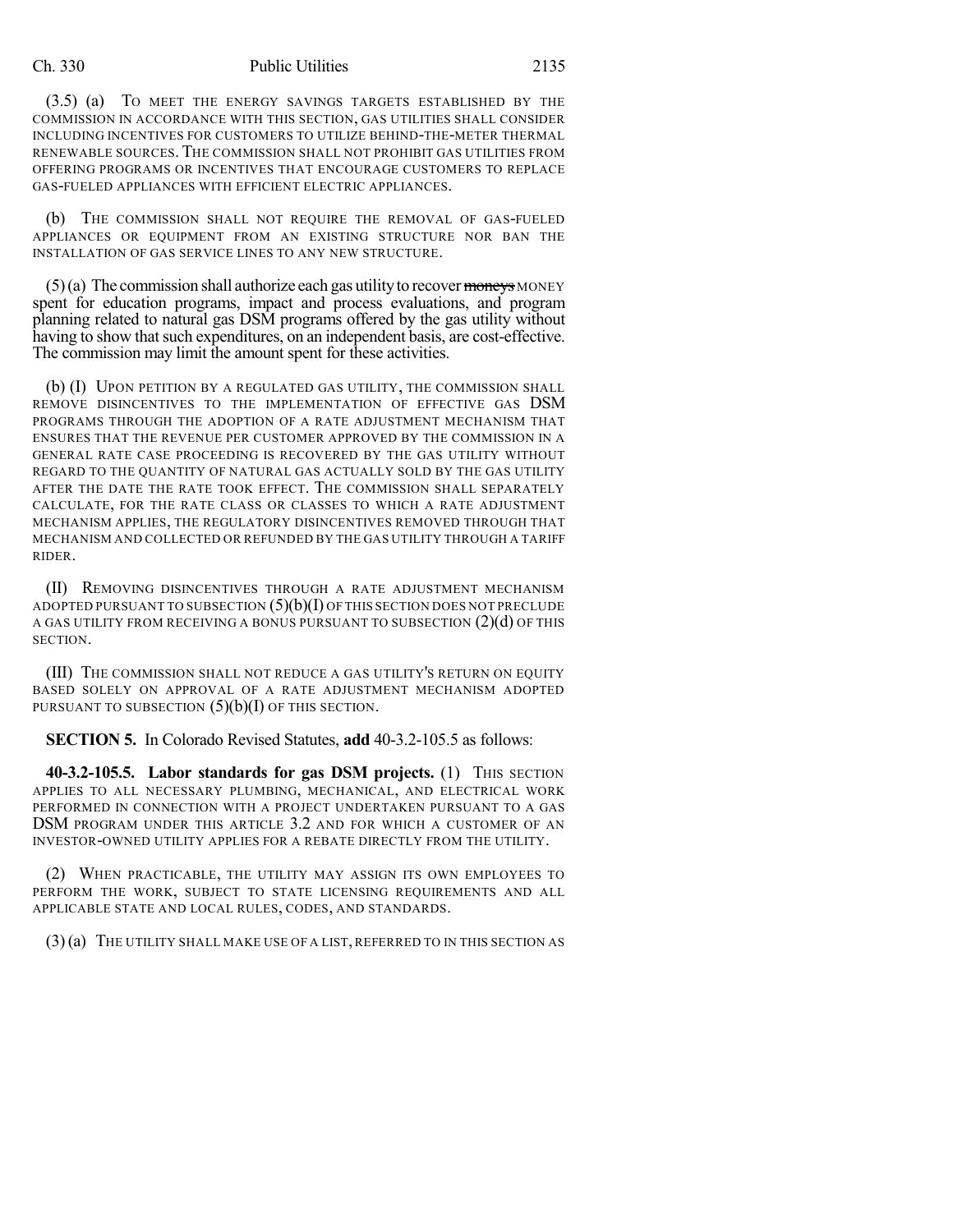THE "CERTIFIED CONTRACTOR LIST", CONTAINING THE NAMES AND CONTACT INFORMATION OF:

(I) QUALIFIED CONTRACTORS THAT PARTICIPATE IN APPRENTICESHIP PROGRAMS THAT:

(A) ARE REGISTERED WITH THE UNITED STATES DEPARTMENT OF LABOR'S EMPLOYMENT AND TRAINING ADMINISTRATION OR WITH A STATE APPRENTICESHIP COUNCIL RECOGNIZED BY THE UNITED STATES DEPARTMENT OF LABOR; AND

(B) HAVE BEEN PROVIDING TRAINING FOR AT LEAST SIX MONTHS; AND

(II) QUALIFIED MECHANICAL, ELECTRICAL, AND PLUMBING CONTRACTORS THAT PARTICIPATE IN APPRENTICESHIP PROGRAMS MEETING THE STANDARDS SPECIFIED IN SECTION 24-92-115 (1)(a)(II).

(b) THE COLORADO DEPARTMENT OF LABOR AND EMPLOYMENT SHALL OVERSEE THE COMPILATION OF THE CERTIFIED CONTRACTOR LIST THROUGH ONE OF THE FOLLOWING METHODS:

(I) DIRECTING THE STATE APPRENTICESHIP COUNCIL,IF AVAILABLE,TO ASSEMBLE THE INFORMATION; OR

(II) ESTABLISH AN APPLICATION PROCESS WHEREBY CONTRACTORS WOULD APPLY FOR INCLUSION IN THE LIST AND PROVIDE EVIDENCE, IN A FORM SATISFACTORY TO THE DEPARTMENT, THAT EACH APPLICANT MEETS THE CRITERIA SET FORTH IN SUBSECTION (3)(a) OF THIS SECTION.

(c) THE UTILITY SHALL PUBLISH THE CERTIFIED CONTRACTOR LIST ON ITS WEBSITE AND INCLUDE OR REFERENCE THE LIST IN ALL OF THE UTILITY'S RELEVANT MARKETING MATERIAL FOR GAS DSM PROGRAMS.

(d) IN ADDITION TO THE CERTIFIED CONTRACTOR LIST, EACH INVESTOR-OWNED GAS UTILITY SHALL REQUIRE ITS RESIDENTIAL CUSTOMERS TO USE LICENSED PLUMBING AND ELECTRICAL CONTRACTORS THAT PERFORM THE TYPE OF WORK APPROPRIATE TO RESIDENTIAL GAS **DSM** INSTALLATIONS FOR PARTICIPATION IN GAS DSMPROGRAMS WHERE A REBATE IS PAID DIRECTLY TO THE CUSTOMER AFTER THE INSTALLATION IS COMPLETE AND THE CUSTOMER USES A CONTRACTOR.

(4) THE FOLLOWING REQUIREMENTS APPLY TO GAS DSM PROJECTS IN NEW OR EXISTING BUILDINGS:

(a) FOR PLUMBING, MECHANICAL, OR ELECTRICAL PROJECTS UNDERTAKEN BY A COMMERCIAL OR INDUSTRIAL CUSTOMER IN A BUILDING THAT CONTAINS TWENTY THOUSAND SQUARE FEET OR MORE OF CONDITIONED FLOOR SPACE AND FOR WHICH A REBATE IS TO BE PROVIDED DIRECTLY TO THE CUSTOMER AS PART OF A GAS DSM PROGRAM, THE UTILITY SHALL CONDITION PAYMENT OF THE REBATE ON THE CUSTOMER'S EXCLUSIVE USE OF CONTRACTORS FROM THE CERTIFIED CONTRACTOR LIST UNLESS THE WORK IS DONE BY EMPLOYEES OF THE UTILITY.

(b) (I) FOR PLUMBING, MECHANICAL, OR ELECTRICAL PROJECTS THAT INVOLVE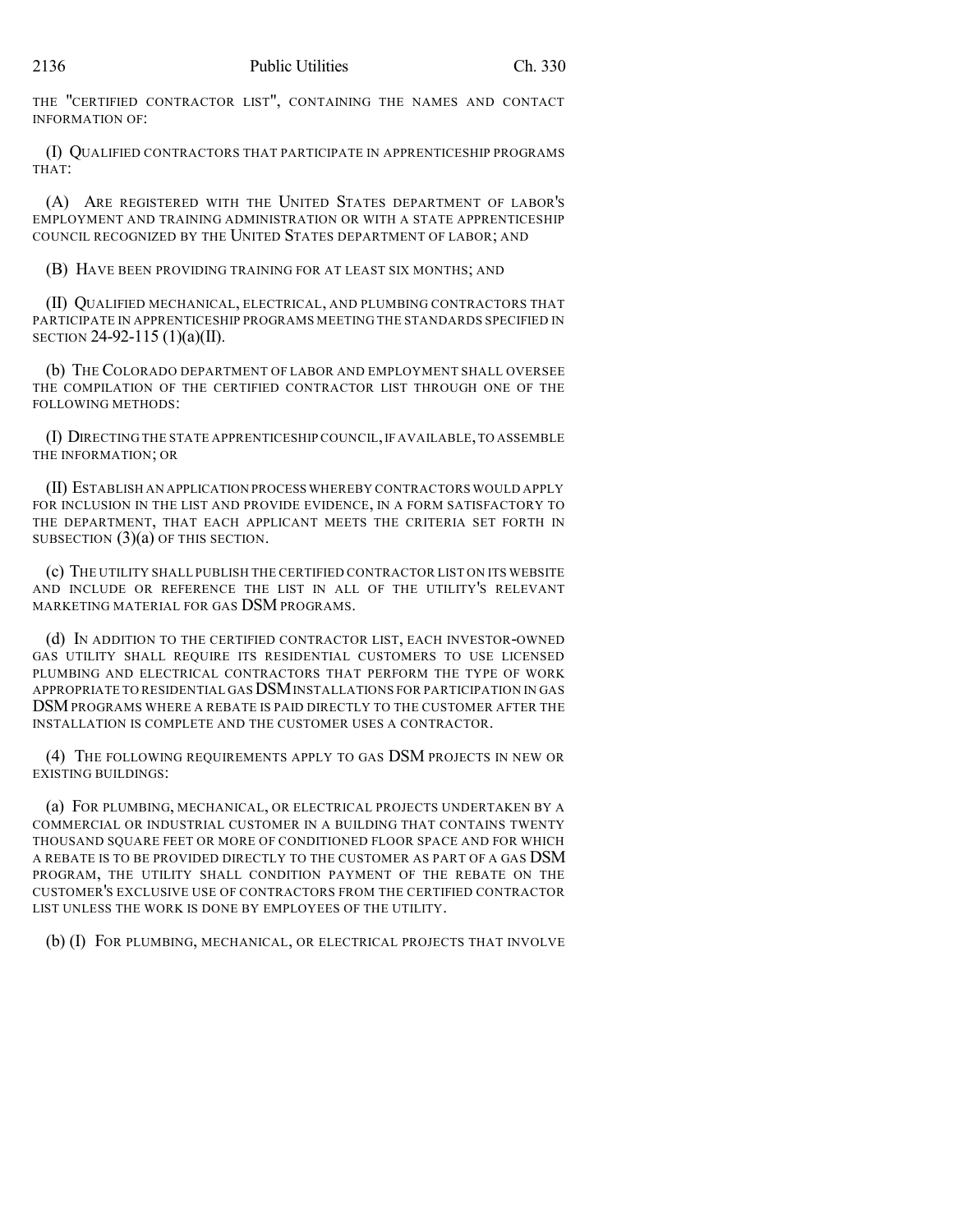#### Ch. 330 Public Utilities 2137

ENERGY EFFICIENCY IMPROVEMENTS TO CENTRAL BUILDING SYSTEMS IN A MULTIFAMILY BUILDING THAT CONTAINS TWENTY THOUSAND SQUARE FEET OR MORE OF CONDITIONED FLOOR SPACE AND FOR WHICH A REBATE IS TO BE PROVIDED DIRECTLY TO THE BUILDING OWNER AS PART OF A GAS DSMPROGRAM, THE UTILITY SHALL CONDITION PAYMENT OF THE REBATE ON THE BUILDING OWNER'S EXCLUSIVE USE OF CONTRACTORS THAT PARTICIPATE IN APPRENTICESHIP PROGRAMS REGISTERED WITH THEUNITED STATES DEPARTMENT OF LABOR'S EMPLOYMENT AND TRAININGADMINISTRATION OR WITH A STATE APPRENTICESHIP COUNCIL RECOGNIZED BY THE UNITED STATES DEPARTMENT OF LABOR FOR ANY NECESSARY PLUMBING OR ELECTRICAL WORK. IF THE CONTRACTOR CHOSEN BY THE CUSTOMER IS NOT ON THE CERTIFIED CONTRACTOR LIST, THE UTILITY SHALL REQUIRE ANOTHER METHOD OF VERIFYING COMPLIANCE WITH THIS SUBSECTION (4)(b).

 $(II)$  This subsection  $(4)(b)$  does not apply to a gas DSM project that is LIMITED TO IN-UNIT WORK IN A MULTIFAMILY BUILDING, AS UNDERTAKEN BY THE OWNER OR TENANT OF THE MULTIFAMILY BUILDING OR UNIT.

**SECTION 6.** In Colorado Revised Statutes, 40-3.2-106, **amend** (1) introductory portion,  $(1)(c)$ ,  $(4)$ , and  $(5)$ ; and **add**  $(1)(c.5)$  as follows:

**40-3.2-106. Costs of pollution in utility planning - definitions- rules.**(1) The commission shall require an electric OR GAS public utility subject to commission jurisdiction to consider the cost of carbon dioxide emissions, as set forth pursuant to IN subsection (4) of this section, when determining the cost, benefit, or net present value of any plan or proposal submitted in one of the following proceedings:

(c) Applications related to, section 40-3.2-104; or THE COMMISSION'S EVALUATION OF, PROGRAMS ADOPTED UNDER SECTION 40-3.2-103;

(c.5) APPLICATIONS RELATED TO, OR THE COMMISSION'S EVALUATION OF, PROGRAMS ADOPTED UNDER SECTION 40-3.2-104; OR

(4) The commission shall base the cost of carbon dioxide emissions on the most recent assessment of the social cost of carbon dioxide developed by the federal government USING A DISCOUNT RATE OF TWO AND ONE-HALF PERCENT OR LESS. Starting in 2020, the commission shall use a social cost of carbon dioxide of not less than forty-six SIXTY-EIGHT dollars per short ton. The commission shall modify the cost of carbon dioxide emissions based on escalation rates of the 2020 base cost by an amount that is equal to or greater than the central value escalation rates established in the technical support document. When calculating the cost of carbon dioxide emissions for any proceeding listed in subsection (1) of this section, the commission shall use the same A discount rate as that used to develop the federal FOR THE social cost of carbon dioxide as set forth in THAT DOES NOT EXCEED THE LESSER OF TWO AND ONE-HALF PERCENT OR ANY LOWER VALUE ESTABLISHED BY THE MOST RECENT AVAILABLE SUCCESSOR TO the technical support document. Notwithstanding the discount rate used to develop the social cost of carbon dioxide value over the planning period, the commission shall continue to discount any net present value analysis of any optimized resource portfolio in the electric resource planning process using discount rates that the commission deems appropriate.

(5) IN THE BASE CASE ANALYSIS OF COST EFFECTIVENESS AS DESCRIBED IN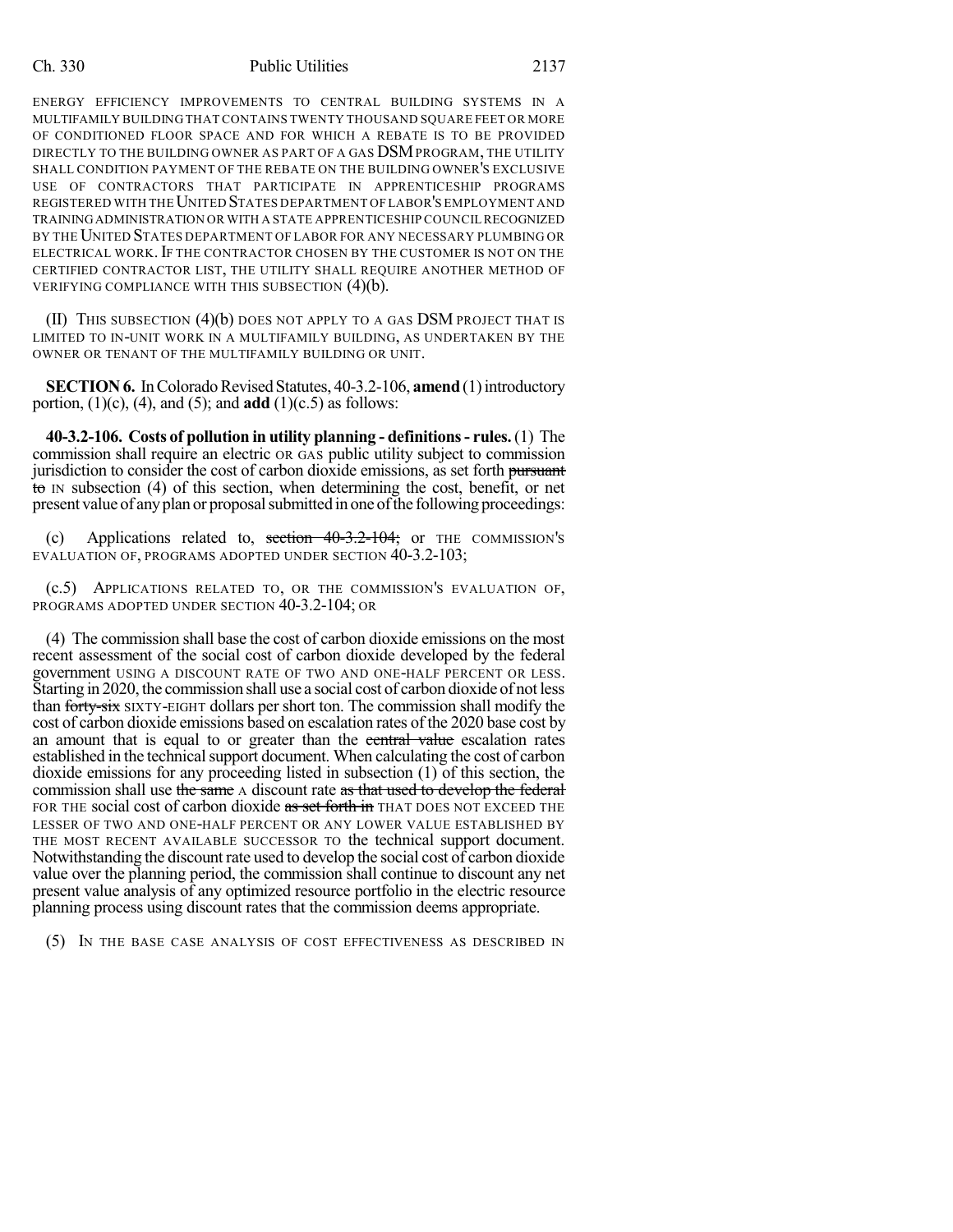SECTION 40-1-102 (5)(b), the commission shall apply  $\alpha$  THE SOCIAL cost of carbon dioxide AND THE SOCIAL COST OF METHANE emissions to the nonenergy benefits BENEFIT-COST CALCULATION for programsthat aredefinedtobe ENERGY EFFICIENCY OR beneficial electrification PROGRAMS OR THAT INCORPORATE BEHIND-THE-METER THERMAL RENEWABLE SOURCES.

**SECTION 7.** In Colorado Revised Statutes, **add** 40-3.2-107 as follows:

**40-3.2-107. Costs of methanepollutioningasDSMprogramplanning - rules - definitions.** (1) THE COMMISSION SHALL REQUIRE A GAS PUBLIC UTILITY SUBJECT TO COMMISSION JURISDICTION TO CONSIDER THE SOCIAL COST OF METHANE EMISSIONS, AS SET FORTH IN SUBSECTION (2) OF THIS SECTION, WHEN DETERMINING THE COST, BENEFIT, OR NET PRESENT VALUE OF REVENUE REQUIREMENTS OF ANY PLAN OR PROPOSAL SUBMITTED IN AN APPLICATION RELATED TO, OR THE COMMISSION'S EVALUATION OF, PROGRAMS ADOPTED UNDER SECTION 40-3.2-103.

(2) (a) THE COMMISSION SHALL BASE THE SOCIAL COST OF METHANE EMISSIONS ON THE MOST RECENT ASSESSMENT OF THE GLOBAL SOCIAL COST OF METHANE DEVELOPED BY THE FEDERAL GOVERNMENT, USING A DISCOUNT RATE OF TWO AND ONE-HALF PERCENT OR LESS AS UPDATED TO REFLECT THE LATEST AVAILABLE FIGURES DERIVED FROM PEER-REVIEWED, PUBLISHED STUDIES; EXCEPT THAT, BEGINNING ON THE EFFECTIVE DATE OF THIS SECTION, THE COMMISSION SHALL USE A SOCIAL COST OF METHANE OF NOT LESS THAN ONE THOUSAND SEVEN HUNDRED FIFTY-SIX DOLLARS PER SHORT TON. THE COMMISSION SHALL MODIFY THE SOCIAL COST OF METHANE EMISSIONS BASED ON ESCALATION RATES OF THE 2020 BASE COST BY AN AMOUNT THAT IS EQUAL TO OR GREATER THAN THE ESCALATION RATES ESTABLISHED IN THE ADDENDUM TO THE TECHNICAL SUPPORT DOCUMENT AND SHALL USE A DISCOUNT RATE THAT DOES NOT EXCEED THE LESSER OF TWO AND ONE-HALF PERCENT OR ANY LOWER VALUE ESTABLISHED BY THE MOST RECENT AVAILABLE SUCCESSOR TO THE TECHNICAL SUPPORT DOCUMENT.

(b) WHEN CALCULATING THE COST OF METHANE EMISSIONS FOR ANY PURPOSE LISTED IN SUBSECTION (1) OF THIS SECTION, THE COMMISSION SHALL OBTAIN AND APPLY THE BEST AVAILABLE VALUES FOR NATURAL GAS LEAKAGE DURING THE EXTRACTION, PROCESSING, TRANSPORTATION, AND DELIVERY OF NATURAL GAS BY THE GAS PUBLIC UTILITY AS WELL AS LEAKAGE FROM PIPING OR OTHER EQUIPMENT ON CUSTOMER PREMISES. THE COMMISSION SHALL TAKE INTO ACCOUNT ANY RELEVANT DATA AND EMISSIONS ACCOUNTING METHODOLOGIES DEVELOPED BY THE AIR QUALITY CONTROL COMMISSION PURSUANT TO SECTION 25-7-140 REGARDING METHANE LEAKAGE RATES AND THE APPROPRIATE GLOBAL WARMING POTENTIAL OF METHANE. THE COMMISSION SHALL USE THE SAME DISCOUNT RATE AS THAT USED TO DEVELOP THE FEDERAL SOCIAL COST OF METHANE, AS SET FORTH IN THE ADDENDUM TO THE TECHNICAL SUPPORT DOCUMENT.

(c) NOTWITHSTANDING THE DISCOUNT RATE USED FOR THE COST OF METHANE EMISSIONS, THE COMMISSION SHALL DISCOUNT OTHER FUTURE COST STREAMS INTO THE NET PRESENT VALUE ANALYSIS OF ANY RESOURCE PORTFOLIO IN THE GAS DSM PROGRAM PLANNING PROCESS USING A DISCOUNT RATE THAT THE COMMISSION DEEMS RELEVANT TO THE PARTIES RESPONSIBLE FOR FINANCING OR PAYING THESE FUTURE COSTS. WHEN RATEPAYERS ARE COVERING COSTS WITHOUT INVESTMENT FROM GAS PUBLIC UTILITIES, SUCH AS ENVIRONMENTAL COSTS OR PASS-THROUGH